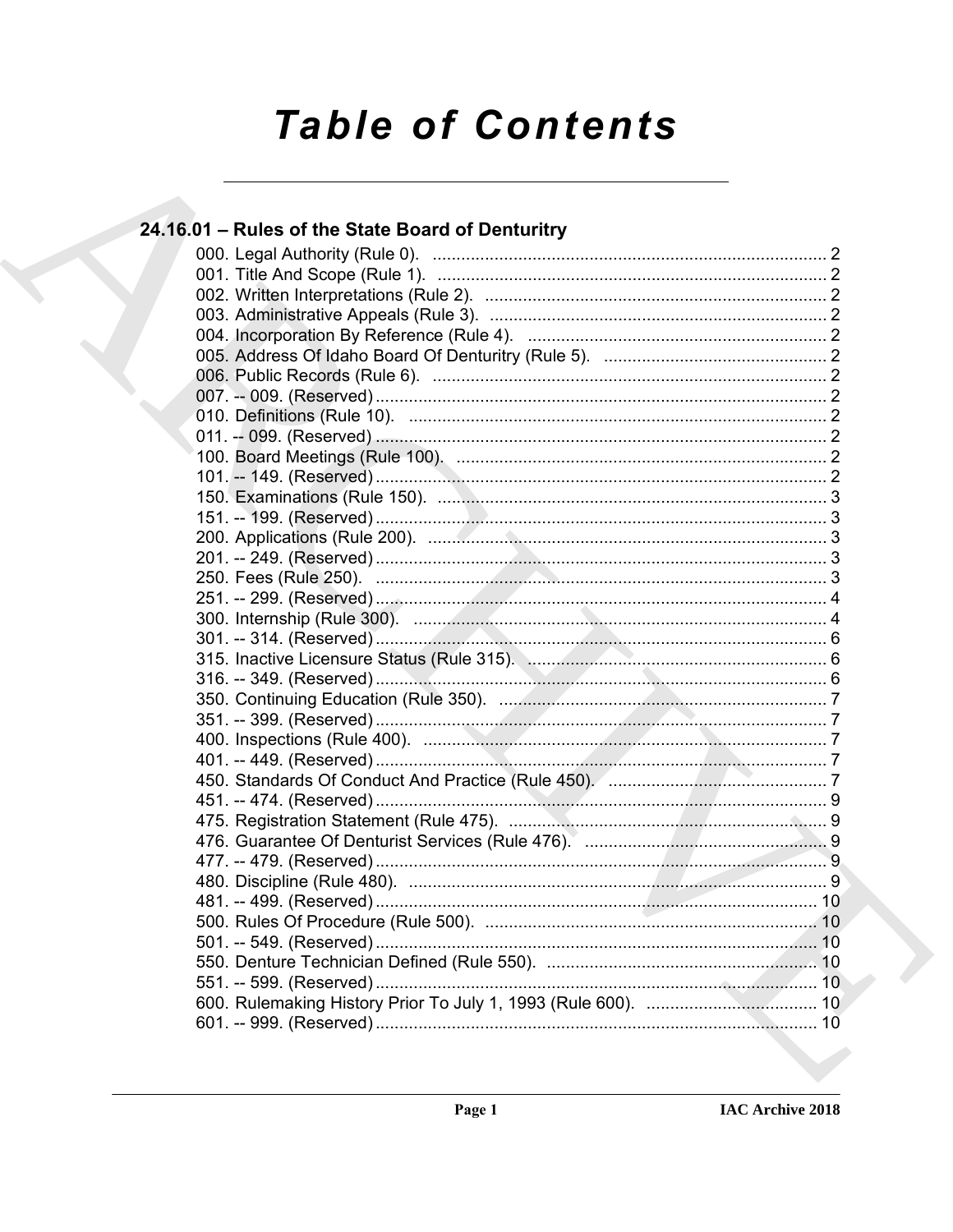#### **IDAPA 24 TITLE 16 CHAPTER 01**

#### **24.16.01 – RULES OF THE STATE BOARD OF DENTURITRY**

#### <span id="page-1-22"></span><span id="page-1-1"></span><span id="page-1-0"></span>**000. LEGAL AUTHORITY (RULE 0).**

In accordance with Section 54-3309, Idaho Code, the State Board of Denturitry shall promulgate rules which implement the provisions of Chapter 33, Title 54, Idaho Code. (7-1-93)

#### <span id="page-1-24"></span><span id="page-1-2"></span>**001. TITLE AND SCOPE (RULE 1).**

These rules shall be cited as IDAPA 24.16.01, "Rules of the State Board of Denturitry." (7-1-93)

#### <span id="page-1-25"></span><span id="page-1-3"></span>**002. WRITTEN INTERPRETATIONS (RULE 2).**

The Board may have written statements that pertain to the interpretation of the rules of this chapter. Such interpretations, if any, are available for public inspection and copying at cost in the main office of the Bureau of Occupational Licenses.

#### <span id="page-1-14"></span><span id="page-1-4"></span>**003. ADMINISTRATIVE APPEALS (RULE 3).**

Administrative Appeals shall be governed by the Administrative Procedure Act, Title 67, Chapter 52, Idaho Code.  $(4-2-03)$ 

#### <span id="page-1-21"></span><span id="page-1-5"></span>**004. INCORPORATION BY REFERENCE (RULE 4).**

These rules do not incorporate by reference any document other than those sections of Idaho Code so referenced.  $(4-2-03)$ 

#### <span id="page-1-13"></span><span id="page-1-6"></span>**005. ADDRESS OF IDAHO BOARD OF DENTURITRY (RULE 5).**

**[CH](mailto:den@ibol.idaho.gov)APTER 01**<br> **CHARCHIVE CONTROLLY** (BALLER) CASE the SIME BOARD OF DEMTURITRY<br> **CHARCHIVE CONTROLLY** (BALLER) CASE the SIME USE of Demturity that promines raised the<br> **CHARCHIVE CONTROLLY** (BALLER) CASE (EVALUATED)<br>
THE The office of the Board of Denturitry is located within the Bureau of Occupational Licenses, 700 W. State Street, Boise, Idaho 83702. The Bureau is open between the hours of 8:00 a.m. and 5:00 p.m. each day except Saturdays, Sundays and holidays. The telephone number of the Board is (208) 334-3233. The Board's fax number is (208) 334- 3945. The Board's e-mail address is  $den@ibol.idaho.gov$ . The Board's official website is http://www.ibol.idaho.gov.  $(3-29-10)$ 

#### <span id="page-1-23"></span><span id="page-1-7"></span>**006. PUBLIC RECORDS (RULE 6).**

The records associated with the Board of Denturitry are subject to the provisions of the Idaho Public Records Act, Title 74, Chapter 1, Idaho Code. (4-2-03)

#### <span id="page-1-8"></span>**007. -- 009. (RESERVED)**

#### <span id="page-1-9"></span>**010. DEFINITIONS (RULE 10).**

<span id="page-1-20"></span><span id="page-1-19"></span><span id="page-1-18"></span><span id="page-1-17"></span>**01. Board**. The State Board of Denturitry, as prescribed in Section 54-3303(a), Idaho Code. (7-1-93)

**02. Denturist Services**. For purposes of the unconditional ninety (90) day guarantee prescribed in Section 54-3320(c), Idaho Code, denturist services include any and all prosthetic dental appliances and materials and/ or services related to the furnishing or supplying of such a denture, including prepatory work, construction, fitting, furnishing, supplying, altering, repairing or reproducing any prosthetic dental appliance or device. (7-1-97)

**03.** Bureau. The Bureau of Occupational Licenses as prescribed in Sections 54-3309 and 67-2602, Idaho Code. (4-2-03) Idaho Code. (4-2-03)

#### <span id="page-1-10"></span>**011. -- 099. (RESERVED)**

#### <span id="page-1-16"></span><span id="page-1-15"></span><span id="page-1-11"></span>**100. BOARD MEETINGS (RULE 100).**

The Board shall meet at least annually and at such other times as may be determined by the chairman or by written request of two (2) members of the Board. (3-29-17)

#### <span id="page-1-12"></span>**101. -- 149. (RESERVED)**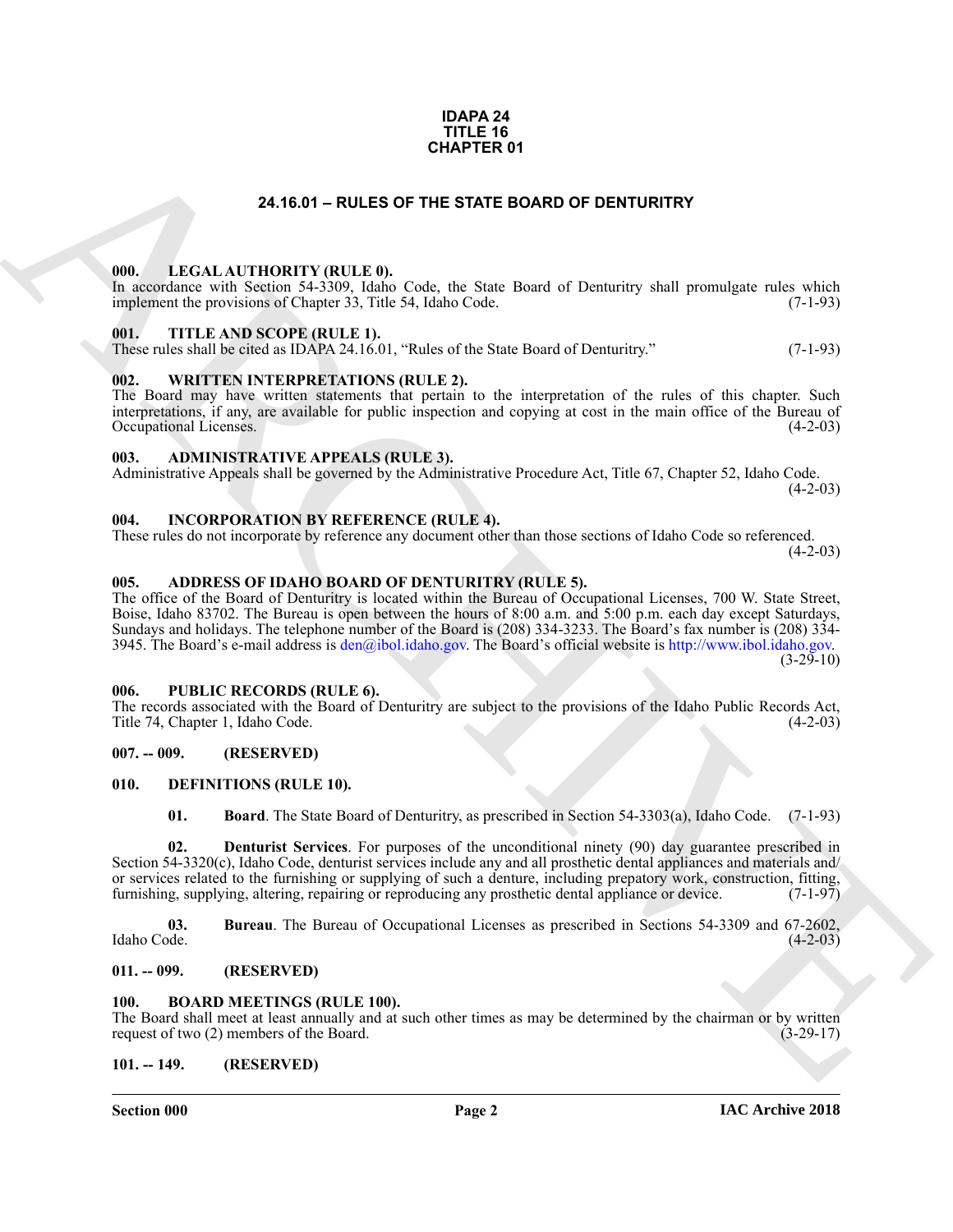#### <span id="page-2-9"></span><span id="page-2-0"></span>**150. EXAMINATIONS (RULE 150).**

<span id="page-2-11"></span>**01. Date of Licensure Examination**. The licensure examination will be held no less than two (2) times per year at such times and places as may be determined by the Board. (3-29-17)

<span id="page-2-10"></span>**02. Content**. Examinations shall include both a written theory examination and a practical demonstration of skills. (4-2-03)

**03.** Grading. An applicant must obtain a score of seventy-five percent (75%) or better on each part of ination in order to pass the examination. (4-2-03) the examination in order to pass the examination.

#### <span id="page-2-13"></span><span id="page-2-12"></span>**04. Re-Examination**. (4-2-03)

**a.** Applicants who fail either part or all of the examination shall be required to make application and equired fees prior to being eligible to retake the failed part of the examination. (4-2-03) pay the required fees prior to being eligible to retake the failed part of the examination.

**b.** Applicants failing either part or all of the examination on the first attempt will not be required to complete any additional instruction prior to being eligible to make application and retake the examination. (4-2-03)

**c.** Applicants failing either part or all of the examination on a second attempt and all subsequent attempts shall not be eligible to make application and retake the examination within one (1) year of the date of the examination failure The Board may recommend additional course work or clinical work for any applicant who has failed an examination two (2) or more times. (3-29-17)

#### <span id="page-2-5"></span><span id="page-2-1"></span>**151. -- 199. (RESERVED)**

#### <span id="page-2-2"></span>**200. APPLICATIONS (RULE 200).**

<span id="page-2-7"></span><span id="page-2-6"></span>**01. Application Filing Date**. Licensure applications must be received in the Bureau of Occupational Licenses at least seven (7) business days prior to the next scheduled meeting of the Board. Applications received after that date may be held over for the Board's next meeting. (3-29-17)

Bureau of Occupational Licensies<br>
150. EXAMPATION ROWLESS, Readers of the State Board of Deminitry<br>
150. E. Due of Licensies Examination Tax income commission will be haddled to be a<br>
171. Due of Licensies Examination Tax **02. Application Form for Licensure**. Applications for licensure shall be made on forms approved by the Board and furnished by the Bureau of Occupational Licenses and shall include all other documents necessary to establish the applicant meets the requirements for licensure except examination and is eligible to take the licensure examination. (7-1-93)  $\alpha$  examination. (7-1-93)

**03. Application Must Be Complete**. All applications must be complete in every respect and accompanied by the appropriate fees before being considered received by the Bureau of Occupational Licenses. (7-1-93)

#### <span id="page-2-8"></span>**04. Authorization for Examination**. (3-29-17)

**a.** After the Board evaluates the applicant's qualifications to take the examination the applicant shall ed in writing of the approval or denial, and, if denied, the reason for the denial. (3-29-17) be notified in writing of the approval or denial, and, if denied, the reason for the denial.

**b.** At the time the Board approves an applicant to take the examination the Board shall set the date and location(s) of the next examination if it has not already been set. Approved applicants shall be notified of the date and location(s) of the next examination.  $(3-29-17)$  $location(s)$  of the next examination.

#### <span id="page-2-3"></span>**201. -- 249. (RESERVED)**

<span id="page-2-15"></span><span id="page-2-14"></span>**250. FEES (RULE 250).**

<span id="page-2-4"></span>

| 250. L                                           | FEES (RULE 250).                                     |            |  |  |
|--------------------------------------------------|------------------------------------------------------|------------|--|--|
| The following fees are established by the Board: |                                                      |            |  |  |
|                                                  | License Application and Exam and Re-Examination Fee. | $(4-2-03)$ |  |  |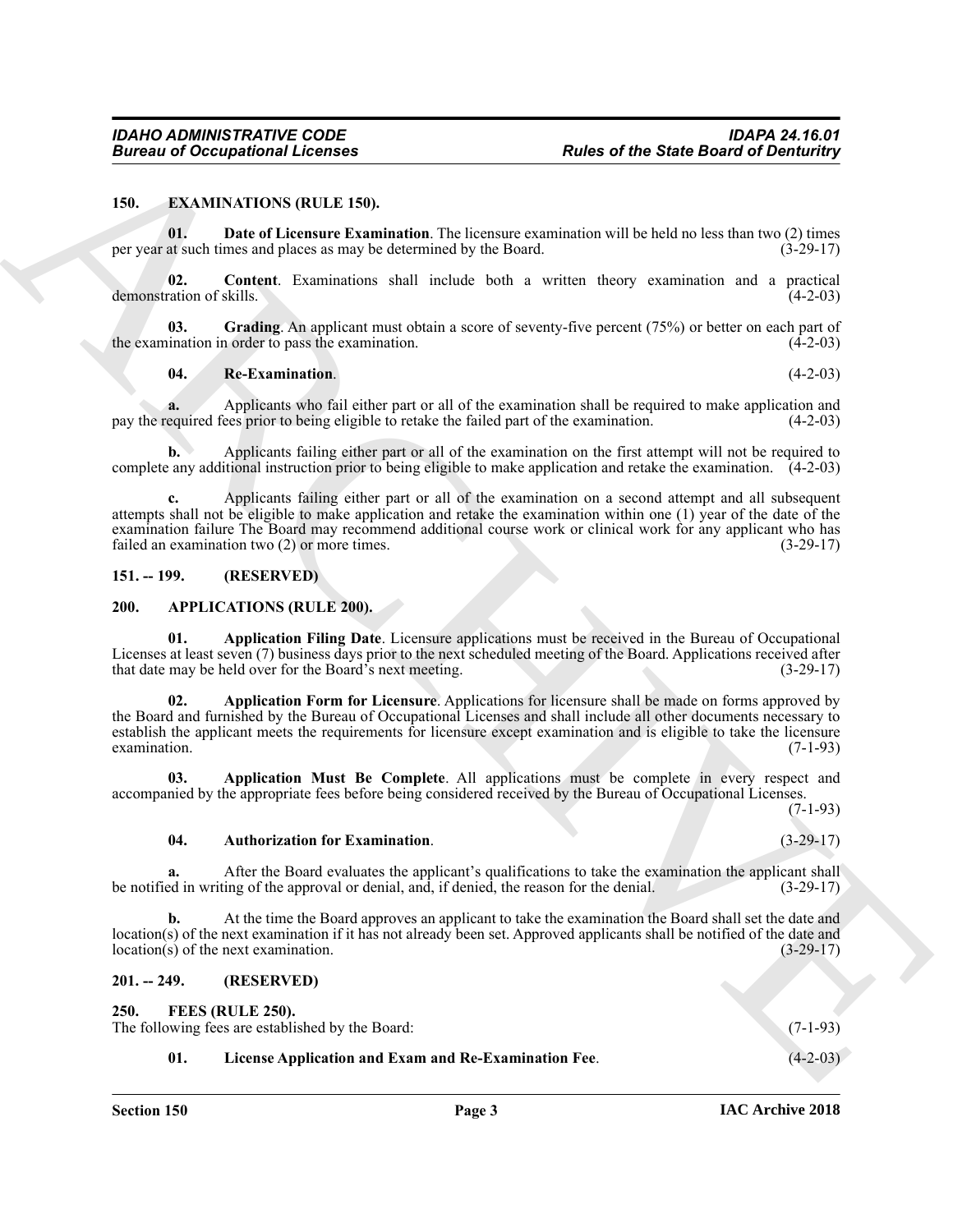<span id="page-3-7"></span><span id="page-3-6"></span><span id="page-3-5"></span><span id="page-3-4"></span><span id="page-3-3"></span><span id="page-3-2"></span><span id="page-3-1"></span><span id="page-3-0"></span>**Eurons of Occupational Licensies**<br> **ARCHIVE STATE ART (ANDERS CONTRACT ART (ANDERS)**<br> **ARCHIVE STATE ART (ANDERS CONTRACT ART (ANDERS)**<br> **ARCHIVE STATE ART (ANDERS CONTRACT ART (ANDERS)**<br> **ARCHIVE STATE ART (ANDERS CONTR a.** License application and examination fee -- three hundred dollars (\$300). (7-1-93) **b.** License application and re-examination fee -- three hundred dollars (\$300). (4-2-03) **02. Intern Application and Permit Fee**. Intern application and permit fee -- three hundred dollars (\$300). (7-1-93) **03.** Initial License Fee. Initial license fee -- three hundred dollars (\$300). (7-1-93) **04.** Annual Renewal Fee. Annual renewal fee -- seven hundred fifty dollars (\$750). The annual renewal fee must be accompanied with certification of the applicant having met the required continued education set forth in Section 54-3313, Idaho Code, and Section 350. (3-21-12) forth in Section 54-3313, Idaho Code, and Section 350. **05. Inactive License Fee**. The fee for a renewal of an inactive license shall be fifty dollars (\$50).  $(3-10-00)$ **251. -- 299. (RESERVED) 300. INTERNSHIP (RULE 300). 01. Requirements and Conditions for Internship**. (3-10-00) **a.** To be eligible for internship the applicant must have completed: (3-10-00) i. The educational requirements set forth in Section 54-3310(b), Idaho Code; or (3-10-00) ii. Have denturitry experience of three (3) years within the five (5) years immediately preceding application. (3-10-00) application. (3-10-00) **b.** Where an internship is established based on experience, the internship is valid only while the intern is actively pursuing completion of Idaho licensure requirements. (3-10-00) **c.** Application shall be made on forms provided by the Bureau of Occupational Licenses and shall: (3-10-00) i. Document the location of practice; (3-10-00) ii. Include the name and address of the supervising denturist or dentist; (3-10-00) iii. Include a sworn or affirmed statement by the supervising denturist or dentist;  $(3-10-00)$ iv. Include a sworn or affirmed statement by the supervisor accepting supervision of the intern;  $(3-10-00)$ Include a sworn statement by applicant that he is knowledgeable of law and rules and will abide by all requirements of such law and rules; and (3-10-00) vi. Include such other information necessary to establish applicant's qualifications for licensure as a and establish compliance with pre-intern requirements. (3-10-00) denturist and establish compliance with pre-intern requirements. **d.** The supervising denturist or dentist must be present and directly observe any intern interaction with a patient.  $(3-29-10)$ 

**e.** Two (2) years of internship under the supervision of a licensed denturist shall be completed in not less than twenty-four (24) months and shall not exceed thirty (30) months except as approved by the Board. (4-2-08)

a patient.  $(3-29-10)$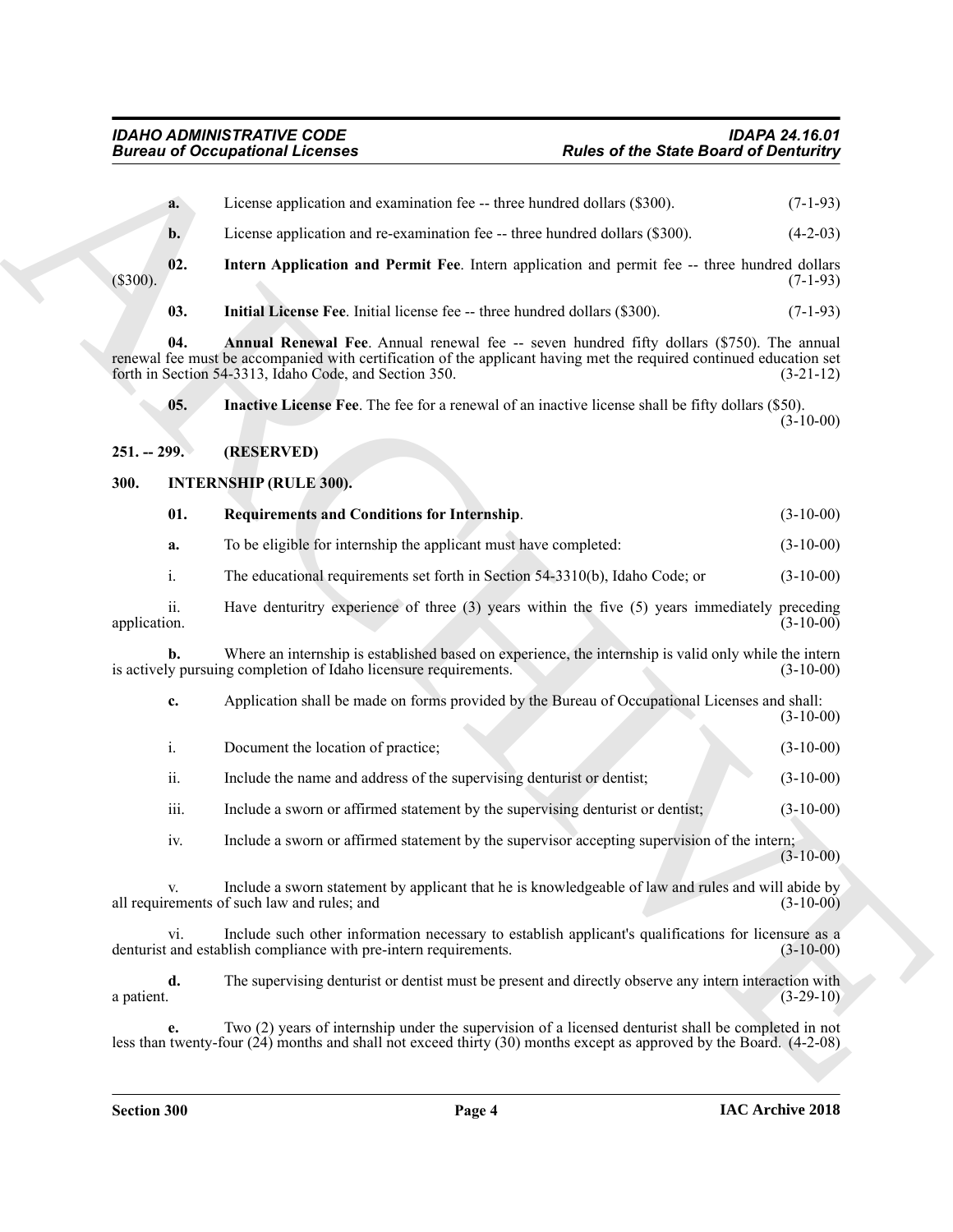<span id="page-4-4"></span><span id="page-4-2"></span><span id="page-4-1"></span>Bureau and Concerning Licensins<br>
and Concerning Licensins Applications (A posses shall be received as for each Sink of Dietariology and the state of the Sink of Dietariology and the state of the Sink of Dietariology and t **02. Internship Equivalency**. A person shall be considered to have the equivalent of two (2) years internship under a licensed denturist who has met and verifies one (1) of the following within the five (5) years immediately preceding application: (3-10-00) **a.** Two (2) years internship as a denture lab technician under a licensed dentist; or (3-10-00) **b.** Two (2) years in the military as a denture lab technician; or (3-10-00) **c.** Three (3) years experience as a denturist under licensure in another state or Canada. (3-10-00) **03. Internship Not to Exceed One Year**. Internship not to exceed one (1) year acquired through a formal training program in an acceptable school will be accepted toward the two (2) year required internship for  $l$  licensure. (7-1-93) **04. Training Requirements**. Each year of required internship shall consist of two thousand (2,000) clock hours of training and performance of the following minimum procedures for licensure. **a.** Procedures shall include all steps required in constructing a finished denture but are not limited to the following:  $(7-1-93)$ i. Patient charting -- thirty-six (36) minimum. (7-1-93) ii. Operatory sanitation -- thirty-six (36) minimum. (7-1-93) iii. Oral examination -- thirty-six (36) minimum. (7-1-93) iv. Impressions, preliminary and final (pour models, custom trays) -- thirty-six (36) minimum. (7-1-93) v. Bite registrations -- twelve (12) minimum. (7-1-93) vi. Articulations -- twelve (12) minimum. (7-1-93) vii. Set ups -- twelve  $(12)$  minimum. (7-1-93) viii. Try ins -- twelve  $(12)$  minimum. (7-1-93) ix. Processing (wax up, flask-boil out, packing, grind-polish) -- thirty-six (36) minimum. (7-1-93) x. Delivery-post adjustment -- thirty-six (36) minimum. (7-1-93) **b.** Processed relines (one (1) plate = one (1) unit) -- twenty-four (24) units.  $(7-1-93)$ **c.** Tooth repairs -- forty-eight (48) minimum. (7-1-93) **d.** Broken or fractured plates or partials -- forty-eight (48) minimum. (7-1-93)

**05. Reporting Requirements**. Interns must file reports, attested to by the supervisor, with the Board on forms provided by the Bureau of Occupational Licenses on a monthly basis and recapped at termination or completion of the training. (7-1-93) completion of the training.

<span id="page-4-3"></span><span id="page-4-0"></span>**06. Denture Clinic Requirements**. Denture clinic requirements for approved internship training:  $(7-1-93)$ 

**a.** There shall be not more than one (1) internee per licensed denturist or dentist who is practicing at  $\cos$  (7-1-93) the clinic on a full time basis.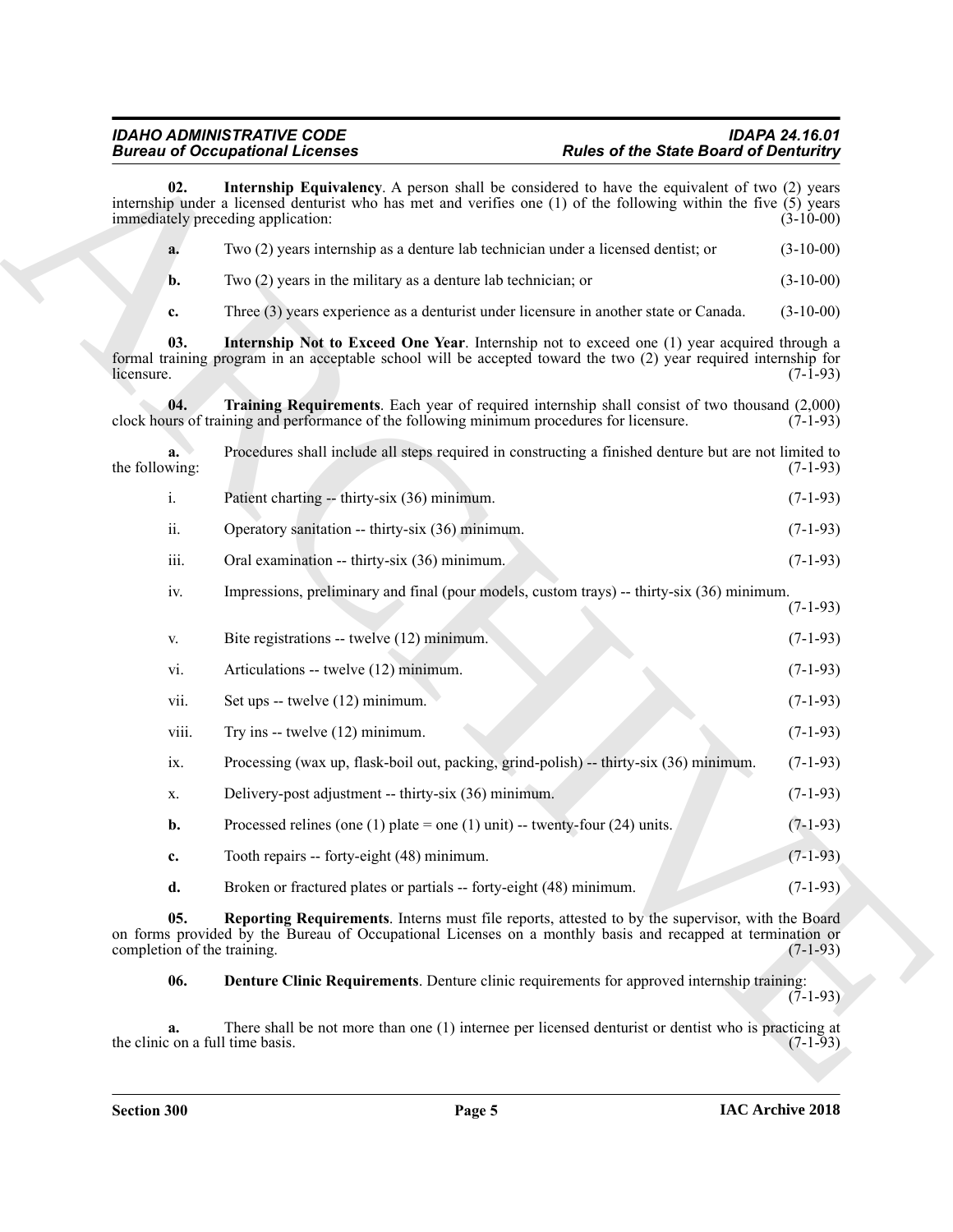<span id="page-5-9"></span>

|                         | <b>Bureau of Occupational Licenses</b>                                                                                                                                              | <b>Rules of the State Board of Denturitry</b>                                                                                                                                                                                                                                                                                                                  |  |  |
|-------------------------|-------------------------------------------------------------------------------------------------------------------------------------------------------------------------------------|----------------------------------------------------------------------------------------------------------------------------------------------------------------------------------------------------------------------------------------------------------------------------------------------------------------------------------------------------------------|--|--|
| b.                      |                                                                                                                                                                                     | There shall be a separate work station in the laboratory area for each intern with standard<br>equipment, i.e. lathe, torch and storage space. The intern shall provide necessary hand tools to perform the duties of<br>the denture profession. Use of the operatory facilities and other equipment will be shared with the intern.<br>$(7-1-93)$             |  |  |
| 07.                     | <b>Internship Supervisor Requirements.</b>                                                                                                                                          | $(3-29-17)$                                                                                                                                                                                                                                                                                                                                                    |  |  |
| a.                      | A supervisor must:                                                                                                                                                                  | $(3-29-17)$                                                                                                                                                                                                                                                                                                                                                    |  |  |
| i.                      | Be approved in advance by the Board for each internship.                                                                                                                            | $(3-29-17)$                                                                                                                                                                                                                                                                                                                                                    |  |  |
| ii.                     |                                                                                                                                                                                     | Not have been the subject of any disciplinary action by the Board, by the Idaho Board of Dentistry<br>or by any other jurisdiction for five (5) years immediately prior to being approved as the supervisor.<br>$(3-29-17)$                                                                                                                                    |  |  |
| $\mathbf{b}$ .          | A supervisor that is a denturist must:                                                                                                                                              | $(3-29-17)$                                                                                                                                                                                                                                                                                                                                                    |  |  |
| these rules; and        |                                                                                                                                                                                     | Hold an Idaho denturist license that is current and in good standing and is renewed as provided in<br>$(3-29-17)$                                                                                                                                                                                                                                              |  |  |
| ii.                     | being approved as the supervisor.                                                                                                                                                   | Have actively practiced denturity for at least three $(3)$ of the five $(5)$ years immediately prior to<br>$(3-29-17)$                                                                                                                                                                                                                                         |  |  |
| c.                      | A supervisor that is a dentist must:                                                                                                                                                | $(3-29-17)$                                                                                                                                                                                                                                                                                                                                                    |  |  |
|                         | Chapter 9, Title 54, Idaho Code; and                                                                                                                                                | Hold an Idaho dentist license that is current and in good standing and is renewed as provided in<br>$(3-29-17)$                                                                                                                                                                                                                                                |  |  |
| 11.                     | three $(3)$ of the five $(5)$ years immediately prior to being approved as a supervisor.                                                                                            | Have actively practiced general dentistry, or a dental specialty accepted by the Board, for at least<br>$(3-29-17)$                                                                                                                                                                                                                                            |  |  |
| d.<br>intern at a time. |                                                                                                                                                                                     | Supervise only one $(1)$ intern. A supervisor will not be approved to supervise more than one $(1)$<br>$(3-29-17)$                                                                                                                                                                                                                                             |  |  |
|                         | Termination of supervisor approval. Approval of the supervisor immediately terminates if the<br>supervisor is disciplined or ceases to meet supervisor requirements.<br>$(3-29-17)$ |                                                                                                                                                                                                                                                                                                                                                                |  |  |
| $301. - 314.$           | (RESERVED)                                                                                                                                                                          |                                                                                                                                                                                                                                                                                                                                                                |  |  |
| 315.                    | <b>INACTIVE LICENSURE STATUS (RULE 315).</b>                                                                                                                                        |                                                                                                                                                                                                                                                                                                                                                                |  |  |
| 01.                     | license be placed upon inactive status.                                                                                                                                             | Request License e Placed on Inactive Status. A denturitry licensee may request the Board that his<br>$(3-10-00)$                                                                                                                                                                                                                                               |  |  |
|                         | fifty dollars (\$50) in order to remain on inactive status.                                                                                                                         | License Fee for Inactive Status. A licensee shall be required to submit an annual renewal fee of<br>$(3-10-00)$                                                                                                                                                                                                                                                |  |  |
| 03.                     | services as defined in these rules.                                                                                                                                                 | While on Inactive Status. A licensee on inactive status shall not provide or perform denturist<br>$(3-10-00)$                                                                                                                                                                                                                                                  |  |  |
| 04.                     |                                                                                                                                                                                     | Reactivating Inactive License. A licensee on inactive status may reactivate his license to active<br>status by paying the renewal fee for an active license and providing proof they have completed and obtained such<br>continuing education as required by Board rule of not less than twelve (12) hours for each year of inactive licensure.<br>$(3-10-00)$ |  |  |
| 05.<br>years.           |                                                                                                                                                                                     | License Inactive over Five Years. No license may remain on inactive status for more than five (5)<br>$(3-10-00)$                                                                                                                                                                                                                                               |  |  |
| $316. - 349.$           | (RESERVED)                                                                                                                                                                          |                                                                                                                                                                                                                                                                                                                                                                |  |  |

### <span id="page-5-0"></span>**301. -- 314. (RESERVED)**

#### <span id="page-5-8"></span><span id="page-5-7"></span><span id="page-5-6"></span><span id="page-5-4"></span><span id="page-5-3"></span><span id="page-5-1"></span>**315. INACTIVE LICENSURE STATUS (RULE 315).**

<span id="page-5-5"></span><span id="page-5-2"></span>**Section 315 Page 6**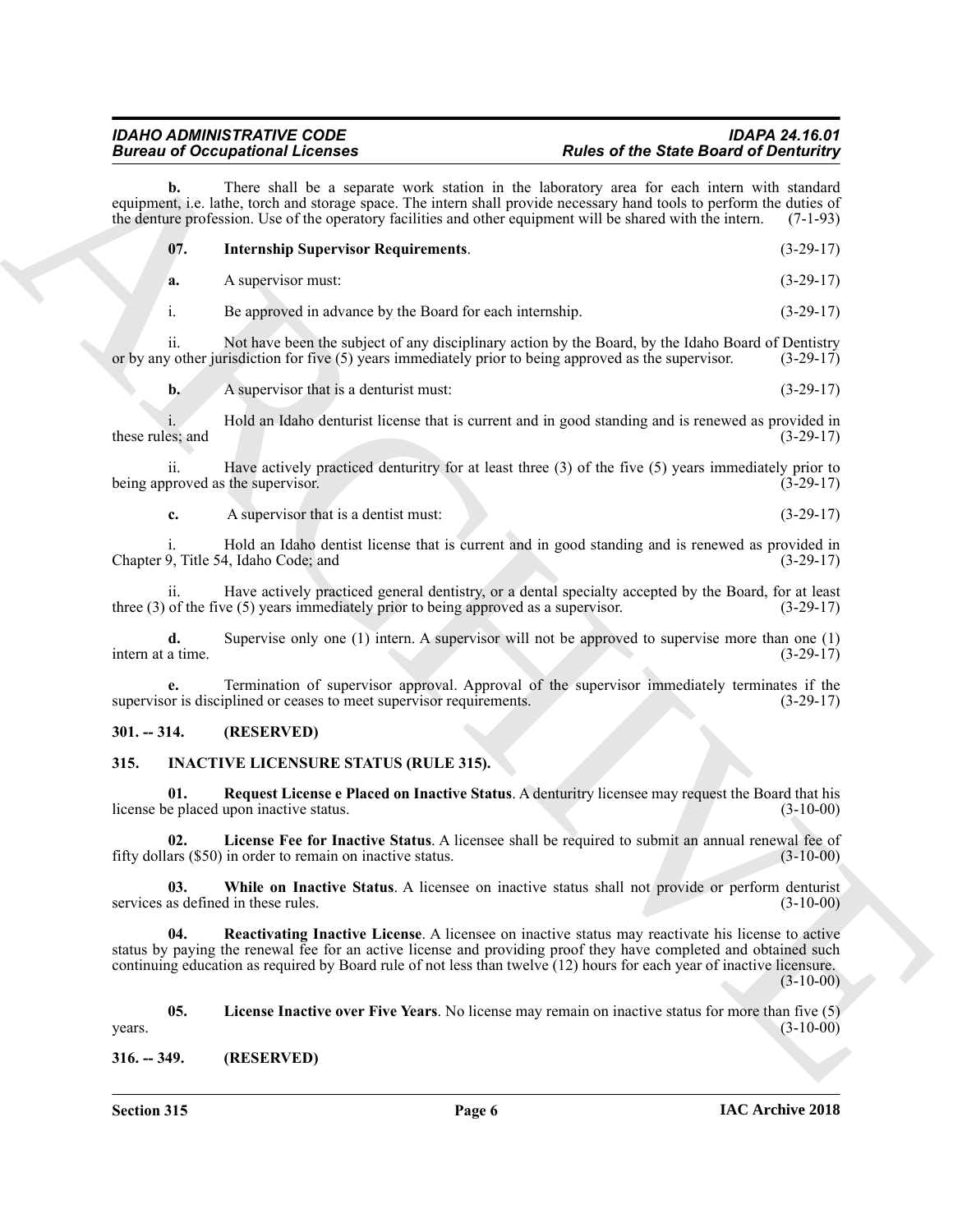#### <span id="page-6-5"></span><span id="page-6-0"></span>**350. CONTINUING EDUCATION (RULE 350).**

The Board may accredit education programs for purposes of continuing education where the subject matter of the program is determined to be pertinent to the practice of denturitry. (7-1-93)

<span id="page-6-10"></span><span id="page-6-7"></span>**01. Subjects**. Subjects deemed pertinent to the practice of denturitry are those set forth in Section 54-  $3311(b)$ , Idaho Code and may also include ethics courses.

Forces of Occupational Licenses<br>
State of the State Board of Demission<br>
State Contribute Contribute Contribute Contribute Contribute Contribute Contribute Contribute Contribute Contribute Contribute Contribute Contribute **02. Request for Approval**. Requests for approval of continuing education programs must be made to the Board, in writing, and provide an outline of the program which the Board is being asked to approve. The request must also address the matters set forth in Subsection 350.05 below. Requests may accompany the annual renewal form or may be made to the Board in advance of the program for which approval is sought as indicated in Subsection 350.03, below. (7-1-93) 350.03, below.

<span id="page-6-9"></span>**03. Requests for Pre-Approval**. Requests for pre-approval of continuing education programs must be made to the Board, in writing, and provide an outline of the program which the Board is being asked to approve.<br>Requests for pre-approval must also address the matters set forth in Subsection 350.05 below. (7-1-93) Requests for pre-approval must also address the matters set forth in Subsection 350.05 below.

**a.** Requests for pre-approval must be received by the Bureau of Occupational Licenses no less than eleven  $(11)$  working days prior to the date of the program. (7-1-93)

**b.** Requests for pre-approval which are not denied within ten (10) working days from receipt by the vill be deemed approved. (7-1-93) Bureau will be deemed approved.

**c.** Only those continuing education programs sponsored by recognized educational institutions (such as accredited colleges or universities), state or national denturist boards or associations, will be eligible for preapproval consideration by the Board. All other programs will be considered at the time of renewal. (7-1-93)

<span id="page-6-6"></span>**04. Credit for Continuing Education Attendance**. Continuing education credit will be given only for actual time in attendance by the licensee. No credit will be given for non-instructive time. Correspondence or Home<br>Study courses shall not be eligible for continuing education credits. (3-10-00) Study courses shall not be eligible for continuing education credits.

<span id="page-6-8"></span>**05. Requests for Approval of Programs**. All requests for approval or pre-approval of educational programs must be accompanied by a statement that includes the name of the instructor or instructors, the date and time and location of the course, the specific agenda for the course, and a statement by the licensee of how the course is believed to be pertinent to the practice of denturitry as specified in Section 54-3311(b), Idaho Code. (7-1-93)

#### <span id="page-6-1"></span>**351. -- 399. (RESERVED)**

#### <span id="page-6-13"></span><span id="page-6-11"></span><span id="page-6-2"></span>**400. INSPECTIONS (RULE 400).**

**01. Who May Examine or Inspect**. The Board or its agents may examine and inspect the place of business of any denturist at anytime during business hours or upon at least seventy-two (72) hours notice made by U.S. mail to the address of record of the denturist when the Board or its agents are unable to establish the regular business hours.  $(7-\overline{1}-93)$ 

<span id="page-6-12"></span>**02. Reason for Inspection**. Inspections are made to insure compliance with the Standards of Conduct and practice set forth in Section 450. Deficiencies are a violation of Section 450 and actionable against the denturist under Section 54-3314(c), Idaho Code.  $(7-1-93)$ 

#### <span id="page-6-3"></span>**401. -- 449. (RESERVED)**

#### <span id="page-6-4"></span>**450. STANDARDS OF CONDUCT AND PRACTICE (RULE 450).**

#### <span id="page-6-15"></span><span id="page-6-14"></span>**01. Sanitation**. (7-1-93)

**a.** There shall be three (3) separate rooms; a reception room, and operatory room and a laboratory.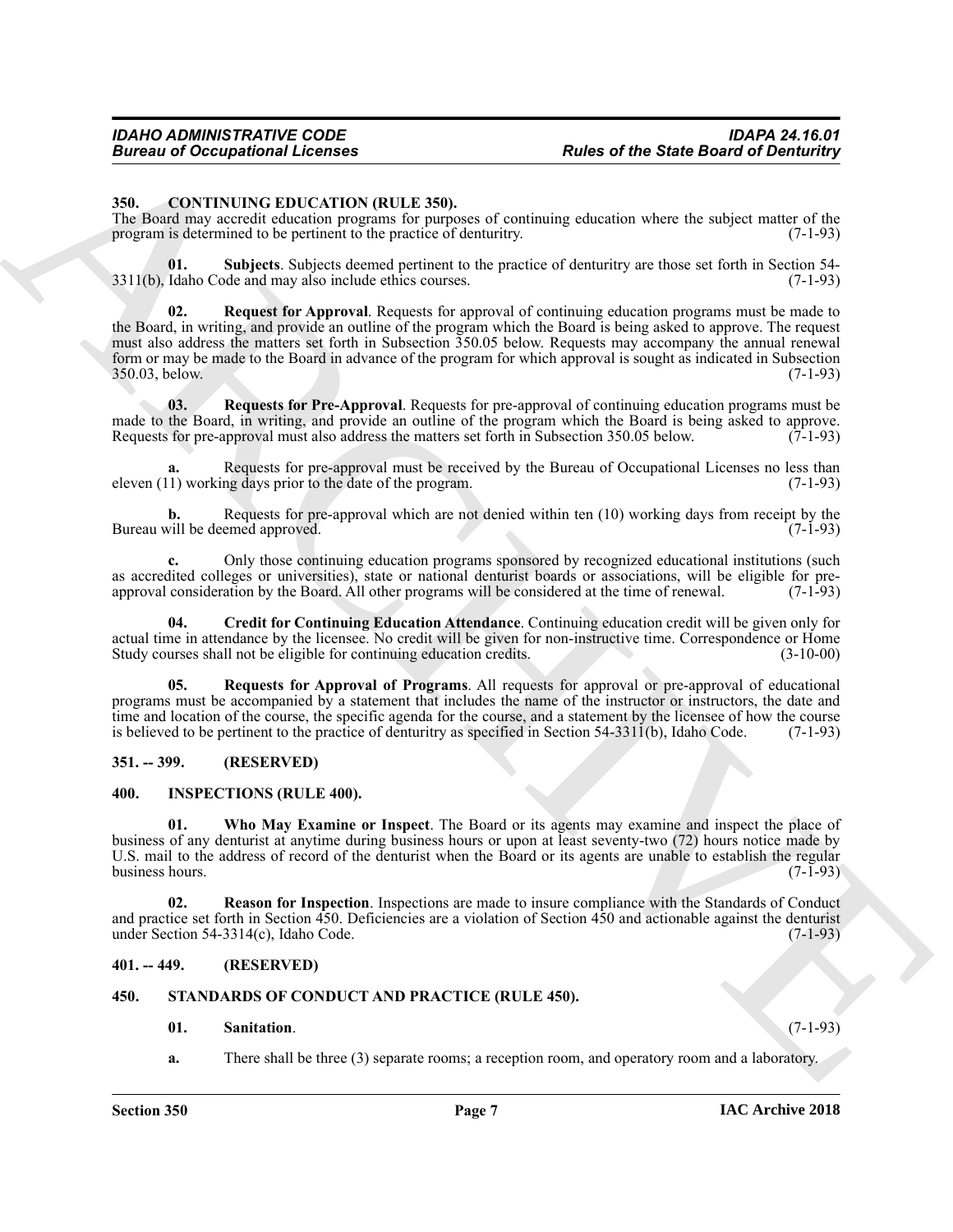#### <span id="page-7-3"></span><span id="page-7-2"></span><span id="page-7-1"></span><span id="page-7-0"></span>*IDAHO ADMINISTRATIVE CODE IDAPA 24.16.01 Bureau of Occupational Licenses Rules of the State Board of Denturitry*

|                                      | <b>Bureau of Occupational Licenses</b>                                                                                                                                                                                                                                                                                                                                                                                                                                                                                                                                                                                                                                                                                                                                  | <b>Rules of the State Board of Denturitry</b> |  |
|--------------------------------------|-------------------------------------------------------------------------------------------------------------------------------------------------------------------------------------------------------------------------------------------------------------------------------------------------------------------------------------------------------------------------------------------------------------------------------------------------------------------------------------------------------------------------------------------------------------------------------------------------------------------------------------------------------------------------------------------------------------------------------------------------------------------------|-----------------------------------------------|--|
|                                      |                                                                                                                                                                                                                                                                                                                                                                                                                                                                                                                                                                                                                                                                                                                                                                         | $(7-1-93)$                                    |  |
| $b$ .                                | The operatory room shall have hot and cold running water, basin with approved disposal system;<br>disinfectant soap; single-use towels, a cuspidor with running water and a closed waste receptacle.                                                                                                                                                                                                                                                                                                                                                                                                                                                                                                                                                                    | $(8-24-94)$                                   |  |
| c.<br>system.                        | The laboratory room shall have hot and cold running water, and basin with approved disposal                                                                                                                                                                                                                                                                                                                                                                                                                                                                                                                                                                                                                                                                             | $(8-24-94)$                                   |  |
| d.<br>of the public.                 | There shall be a method of sterilization and disinfection evident and in use to insure the protection                                                                                                                                                                                                                                                                                                                                                                                                                                                                                                                                                                                                                                                                   | $(8-24-94)$                                   |  |
| e.                                   | All floors, walls, ceiling and benches shall be kept in a sanitary condition at all times.                                                                                                                                                                                                                                                                                                                                                                                                                                                                                                                                                                                                                                                                              | $(8-24-94)$                                   |  |
| f.                                   | Every patient shall have a separate and clean bib and a disposable cup.                                                                                                                                                                                                                                                                                                                                                                                                                                                                                                                                                                                                                                                                                                 | $(7-1-93)$                                    |  |
| g.                                   | Every denturist shall wear a clean and professional garment.                                                                                                                                                                                                                                                                                                                                                                                                                                                                                                                                                                                                                                                                                                            | $(7-1-93)$                                    |  |
|                                      | The hands of every denturist shall be washed in the presence of every patient with germicidal or<br>antiseptic soap and water. Every denturist shall wear disposable gloves.                                                                                                                                                                                                                                                                                                                                                                                                                                                                                                                                                                                            | $(8-24-94)$                                   |  |
|                                      | Adequate and conveniently located toilet facilities with hot and cold running water, basin with<br>approved disposal system, soap and single use towels will be provided within the building.                                                                                                                                                                                                                                                                                                                                                                                                                                                                                                                                                                           | $(8-24-94)$                                   |  |
| the Board or its agents.             | All denturist offices shall be open to inspection anytime during the business hours to inspection by                                                                                                                                                                                                                                                                                                                                                                                                                                                                                                                                                                                                                                                                    | $(7-1-93)$                                    |  |
| k.                                   | All telephones must have emergency phone numbers placed on the telephone.                                                                                                                                                                                                                                                                                                                                                                                                                                                                                                                                                                                                                                                                                               | $(7-1-93)$                                    |  |
| 02.                                  | <b>Office Standards.</b>                                                                                                                                                                                                                                                                                                                                                                                                                                                                                                                                                                                                                                                                                                                                                | $(7-1-93)$                                    |  |
| a.<br>work.                          | Denturists shall take care to use proper sterilization and sanitation techniques in all phases of their                                                                                                                                                                                                                                                                                                                                                                                                                                                                                                                                                                                                                                                                 | $(7-1-93)$                                    |  |
| b.                                   | A complete record of each patient shall be kept.                                                                                                                                                                                                                                                                                                                                                                                                                                                                                                                                                                                                                                                                                                                        | $(7-1-93)$                                    |  |
| c.                                   | All teeth and materials used shall meet ADA standards.                                                                                                                                                                                                                                                                                                                                                                                                                                                                                                                                                                                                                                                                                                                  | $(7-1-93)$                                    |  |
| 03.                                  | Advertisements.                                                                                                                                                                                                                                                                                                                                                                                                                                                                                                                                                                                                                                                                                                                                                         | $(4-2-08)$                                    |  |
| a.                                   | No denturist shall disseminate or cause the dissemination of any advertisement or advertising<br>which is any way fraudulent, false, deceptive or misleading.                                                                                                                                                                                                                                                                                                                                                                                                                                                                                                                                                                                                           | $(4-2-08)$                                    |  |
| 04.                                  | <b>General Conditions.</b>                                                                                                                                                                                                                                                                                                                                                                                                                                                                                                                                                                                                                                                                                                                                              | $(7-1-93)$                                    |  |
| a.                                   | Conditions deemed by investigators to be a menace to the public health will be brought to the<br>attention of the Board for consideration and immediate action.                                                                                                                                                                                                                                                                                                                                                                                                                                                                                                                                                                                                         | $(7-1-93)$                                    |  |
| b.<br>denturist's place of business. | These Standards of Conduct and Practice shall be conspicuously posted in every licensed                                                                                                                                                                                                                                                                                                                                                                                                                                                                                                                                                                                                                                                                                 | $(7-1-93)$                                    |  |
| 05.                                  | Patient Record. A denturist must record, update and maintain documentation for each patient<br>relevant to health history, clinical examinations and treatment, and financial data. Documentation must be written or<br>computerized. Records shall be maintained in compliance with any applicable state and federal laws, rules and<br>regulations, including the health insurance portability and accountability act (HIPAA), P.L. 104-191 (1996), and the<br>health information technology for economic and clinical health act (HITECH), P.L. 111-115 (2009). Such records<br>shall be accessible to other providers and to the patient in accordance with applicable laws, rules and regulations.<br>Records must include, but are not limited to, the following: | $(3-29-17)$                                   |  |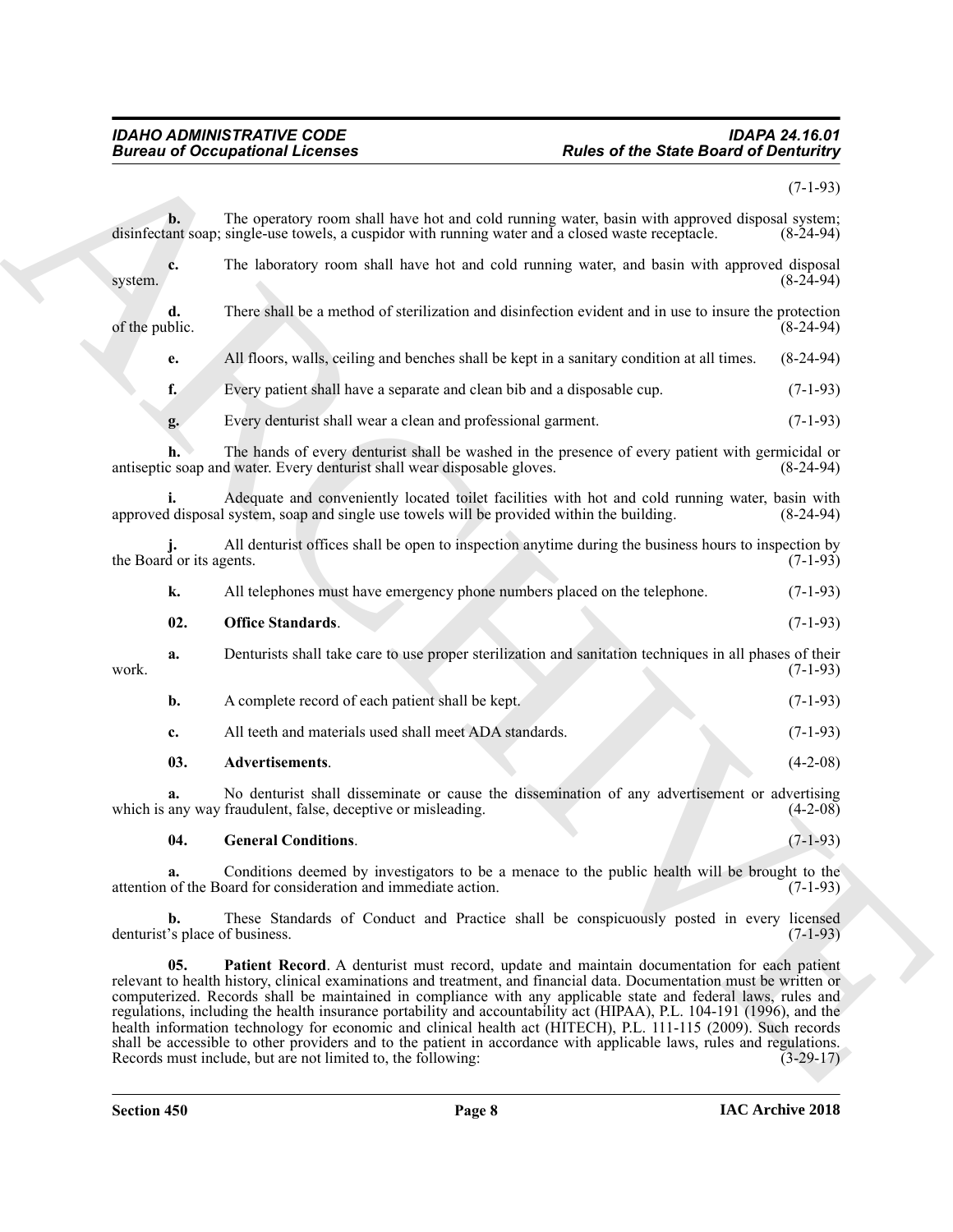| <b>Bureau of Occupational Licenses</b>                                 |                                                                                                                                                                                                                                                                                    | <b>Rules of the State Board of Denturitry</b>                                                                                                                                                                                                                                                                                                                                    |             |  |
|------------------------------------------------------------------------|------------------------------------------------------------------------------------------------------------------------------------------------------------------------------------------------------------------------------------------------------------------------------------|----------------------------------------------------------------------------------------------------------------------------------------------------------------------------------------------------------------------------------------------------------------------------------------------------------------------------------------------------------------------------------|-------------|--|
| a.                                                                     | Patient data, including name, address, date and description of examination;                                                                                                                                                                                                        |                                                                                                                                                                                                                                                                                                                                                                                  | $(3-29-17)$ |  |
| $b$ .                                                                  | Evidence of informed consent;                                                                                                                                                                                                                                                      |                                                                                                                                                                                                                                                                                                                                                                                  | $(3-29-17)$ |  |
| c.                                                                     | Date and description of treatment, services rendered, and any complications;                                                                                                                                                                                                       |                                                                                                                                                                                                                                                                                                                                                                                  | $(3-29-17)$ |  |
| d.                                                                     | Health history as applicable; and                                                                                                                                                                                                                                                  |                                                                                                                                                                                                                                                                                                                                                                                  | $(3-29-17)$ |  |
| e.                                                                     | Any other information deemed appropriate to patient care.                                                                                                                                                                                                                          |                                                                                                                                                                                                                                                                                                                                                                                  | $(3-29-17)$ |  |
| 06.                                                                    | <b>Record Retention.</b> Patient documentation, written or archived electronically by computer, must be<br>retained for a minimum of seven (7) years and available upon request by the Board.                                                                                      |                                                                                                                                                                                                                                                                                                                                                                                  | $(3-29-17)$ |  |
| $451 - 474.$                                                           | (RESERVED)                                                                                                                                                                                                                                                                         |                                                                                                                                                                                                                                                                                                                                                                                  |             |  |
| 475.                                                                   | <b>REGISTRATION STATEMENT (RULE 475).</b><br>To enable the Board to examine or inspect the place of business of any licensed denturist as referred to in Section 54-<br>$3314(5)(b)$ , Idaho Code, the filing of an annual statement shall be required of all licensed denturists. |                                                                                                                                                                                                                                                                                                                                                                                  | $(7-1-97)$  |  |
| 01.                                                                    | <b>Statement.</b> Shall list the name and principal place of business of the denturist who is responsible<br>for the practice of denturitry at that location.                                                                                                                      |                                                                                                                                                                                                                                                                                                                                                                                  | $(7-1-97)$  |  |
| 02.                                                                    | Other Business Locations. Any other business locations maintained by the principal denturist and<br>all denturists employed at the business.                                                                                                                                       |                                                                                                                                                                                                                                                                                                                                                                                  | $(7-1-97)$  |  |
| 03.                                                                    | <b>Date of Filing.</b> Shall be filed with the Board annually or within ten (10) days of any change in<br>either location, identity of principal denturist or denturist employees.                                                                                                 |                                                                                                                                                                                                                                                                                                                                                                                  | $(3-29-17)$ |  |
| 04.                                                                    | Failure to Timely File. Failure to timely file or update this statement will constitute grounds for<br>discipline pursuant to Section 54-3314(a), Idaho Code.                                                                                                                      |                                                                                                                                                                                                                                                                                                                                                                                  | $(7-1-97)$  |  |
| 476.<br><b>GUARANTEE OF DENTURIST SERVICES (RULE 476).</b><br>charged. |                                                                                                                                                                                                                                                                                    | As prescribed in Section 54-3320(c), Idaho Code, unconditional guarantee of denturist services will require that the<br>licensee refund, in full, any monies received in connection with the providing of denturist services, if demanded by<br>the purchaser within ninety (90) days of delivery of the dentures, or the providing of services for which a fee is<br>$(7-1-97)$ |             |  |
| 01.                                                                    | <b>Ninety Day Period.</b> The ninety (90) day period shall be tolled for any period in which the denturist<br>has taken possession or control of the dentures after original delivery.                                                                                             |                                                                                                                                                                                                                                                                                                                                                                                  | $(7-1-97)$  |  |
| 02.                                                                    | Written Contract. By written contract signed by the purchaser, the denturist may specify the<br>amount of the purchase price of the dentures, if any, that is nonrefundable should the consumer choose to cancel the<br>purchase within the guarantee period.                      |                                                                                                                                                                                                                                                                                                                                                                                  | $(7-1-97)$  |  |
| 03.                                                                    | Nonrefundable Amount. Under no circumstances shall the nonrefundable amount exceed twenty-<br>five percent $(25%)$ of the total purchase price of the dentures.                                                                                                                    |                                                                                                                                                                                                                                                                                                                                                                                  | $(7-1-97)$  |  |
| 04.                                                                    | Limitation. There is no limitation on the consumer's right to cancel.                                                                                                                                                                                                              |                                                                                                                                                                                                                                                                                                                                                                                  | $(7-1-97)$  |  |
| 05.                                                                    | Cancellation of Agreement. If the licensee elects to cancel the agreement or refuses to provide<br>adjustments or other appropriate services to the consumer, the consumer will be entitled to a complete refund.                                                                  |                                                                                                                                                                                                                                                                                                                                                                                  | $(7-1-97)$  |  |
| $477. - 479.$                                                          | (RESERVED)                                                                                                                                                                                                                                                                         |                                                                                                                                                                                                                                                                                                                                                                                  |             |  |
| 480.                                                                   | <b>DISCIPLINE (RULE 480).</b>                                                                                                                                                                                                                                                      |                                                                                                                                                                                                                                                                                                                                                                                  |             |  |

#### <span id="page-8-0"></span>**451. -- 474. (RESERVED)**

#### <span id="page-8-16"></span><span id="page-8-15"></span><span id="page-8-12"></span><span id="page-8-1"></span>**475. REGISTRATION STATEMENT (RULE 475).**

#### <span id="page-8-14"></span><span id="page-8-13"></span><span id="page-8-11"></span><span id="page-8-10"></span><span id="page-8-9"></span><span id="page-8-8"></span><span id="page-8-7"></span><span id="page-8-6"></span><span id="page-8-5"></span><span id="page-8-4"></span><span id="page-8-3"></span><span id="page-8-2"></span>**476. GUARANTEE OF DENTURIST SERVICES (RULE 476).**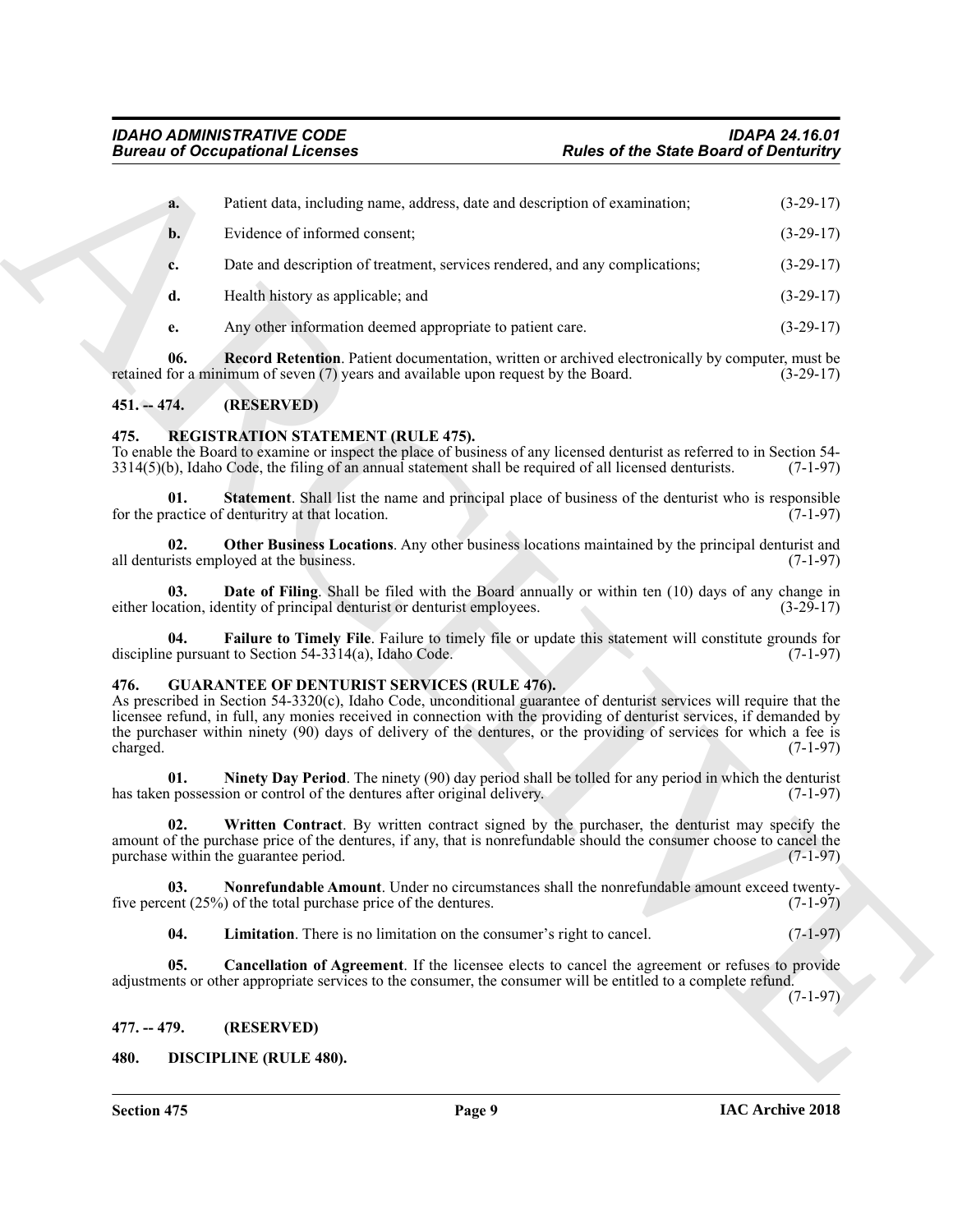<span id="page-9-8"></span>**01. Civil Fine**. The Board may impose a civil fine not to exceed one thousand dollars (\$1,000) upon a licensed denturist for each violation of Section  $54-3314(a)$ , Idaho Code. (3-18-99)

<span id="page-9-9"></span>**02. Costs and Fees**. The Board may order a licensed denturist to pay the costs and fees incurred by the Board in the investigation or prosecution of the licensee for violation of Section 54-3314(a), Idaho Code. (3-18-99)

#### <span id="page-9-0"></span>**481. -- 499. (RESERVED)**

#### <span id="page-9-10"></span><span id="page-9-1"></span>**500. RULES OF PROCEDURE (RULE 500).**

The rules of procedure adopted by the Bureau of Occupational Licenses are the rules of procedure of the Board of Denturitry. (7-1-93)

#### <span id="page-9-2"></span>**501. -- 549. (RESERVED)**

#### <span id="page-9-7"></span><span id="page-9-3"></span>**550. DENTURE TECHNICIAN DEFINED (RULE 550).**

Forces of Occupational Licenses<br>
Units (Contrast)  $\frac{1}{2}$  (Eq. 1976). The Unit of the State Board of Demonstration and the contrast of the State Board of Demonstration and the Unit of Network (West the Unit of Network ( A denture technician is a person who is limited to making, constructing, altering, reproducing or repairing of a full upper or lower removable prosthetic denture, the repairing of a removable partial upper or lower prosthetic denture but is not allowed to make an impression or come in direct contact with a patient. (3-10-00)

#### <span id="page-9-4"></span>**551. -- 599. (RESERVED)**

#### <span id="page-9-5"></span>**600. RULEMAKING HISTORY PRIOR TO JULY 1, 1993 (RULE 600).**

Adopted July 20, 1984, Effective August 10, 1984, Amended and Readopted June 10, 1988, Effective July 1, 1988 Amended and Readopted July 13, 1992, Effective August 3, 1992 (7-1-93)

#### <span id="page-9-6"></span>**601. -- 999. (RESERVED)**